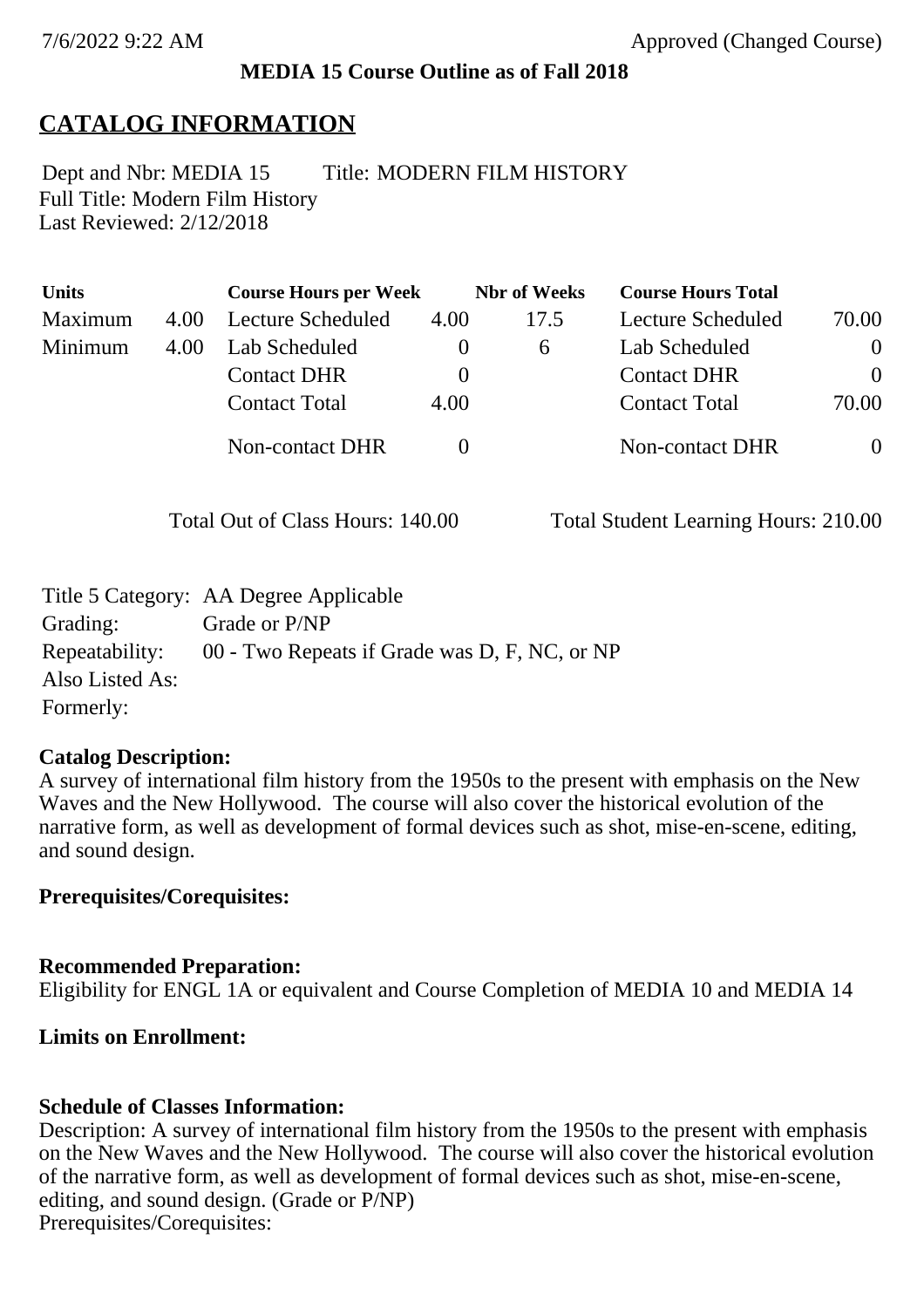Recommended: Eligibility for ENGL 1A or equivalent and Course Completion of MEDIA 10 and MEDIA 14 Limits on Enrollment: Transfer Credit: CSU;UC. Repeatability: Two Repeats if Grade was D, F, NC, or NP

# **ARTICULATION, MAJOR, and CERTIFICATION INFORMATION:**

| <b>AS Degree:</b>                 | Area                                        |                           |           | Effective:                           | Inactive: |
|-----------------------------------|---------------------------------------------|---------------------------|-----------|--------------------------------------|-----------|
| <b>CSU GE:</b>                    | E<br><b>Transfer Area</b><br>C <sub>1</sub> | <b>Humanities</b><br>Arts |           | Fall 2012<br>Effective:<br>Fall 2012 | Inactive: |
| IGETC:                            | <b>Transfer Area</b><br>3A                  | Arts                      |           | Effective:<br>Fall 2012              | Inactive: |
| <b>CSU Transfer: Transferable</b> |                                             | Effective:                | Fall 2012 | Inactive:                            |           |
| <b>UC Transfer:</b> Transferable  |                                             | Effective:                | Fall 2012 | Inactive:                            |           |

**CID:**

# **Certificate/Major Applicable:**

[Major Applicable Course](SR_ClassCheck.aspx?CourseKey=MEDIA15)

# **COURSE CONTENT**

## **Student Learning Outcomes:**

Upon completion of the course, students will be able to:

- 1. Differentiate among the various movements in international film history from the 1950s to the present.
- 2. Evaluate the impact of historical movements, social and cultural trends, and new technologies on the development of motion pictures.

# **Objectives:**

Upon completion of this course, the students will be able to:

- 1. Demonstrate a working knowledge of American and international film history from the 1950s to the present.
- 2. Recognize and distinguish films according to the period in which they were produced.
- 3. Examine the evolving art of the motion picture in social, cultural, artistic, technological, and economic contexts.
- 4. Evaluate the contributions of significant historical movements and filmmakers in shaping the history of motion pictures.
- 5. Relate the transformation of film technology to the evolution of film form, with particular attention to narrative and aesthetic developments.

# **Topics and Scope:**

- I. American Cinema in the 1950s
	- A. The Hollywood studio system after the Paramount Decree
	- B. TV competition, wide screens, and technical innovations
	- C. The influence of theatre: Method acting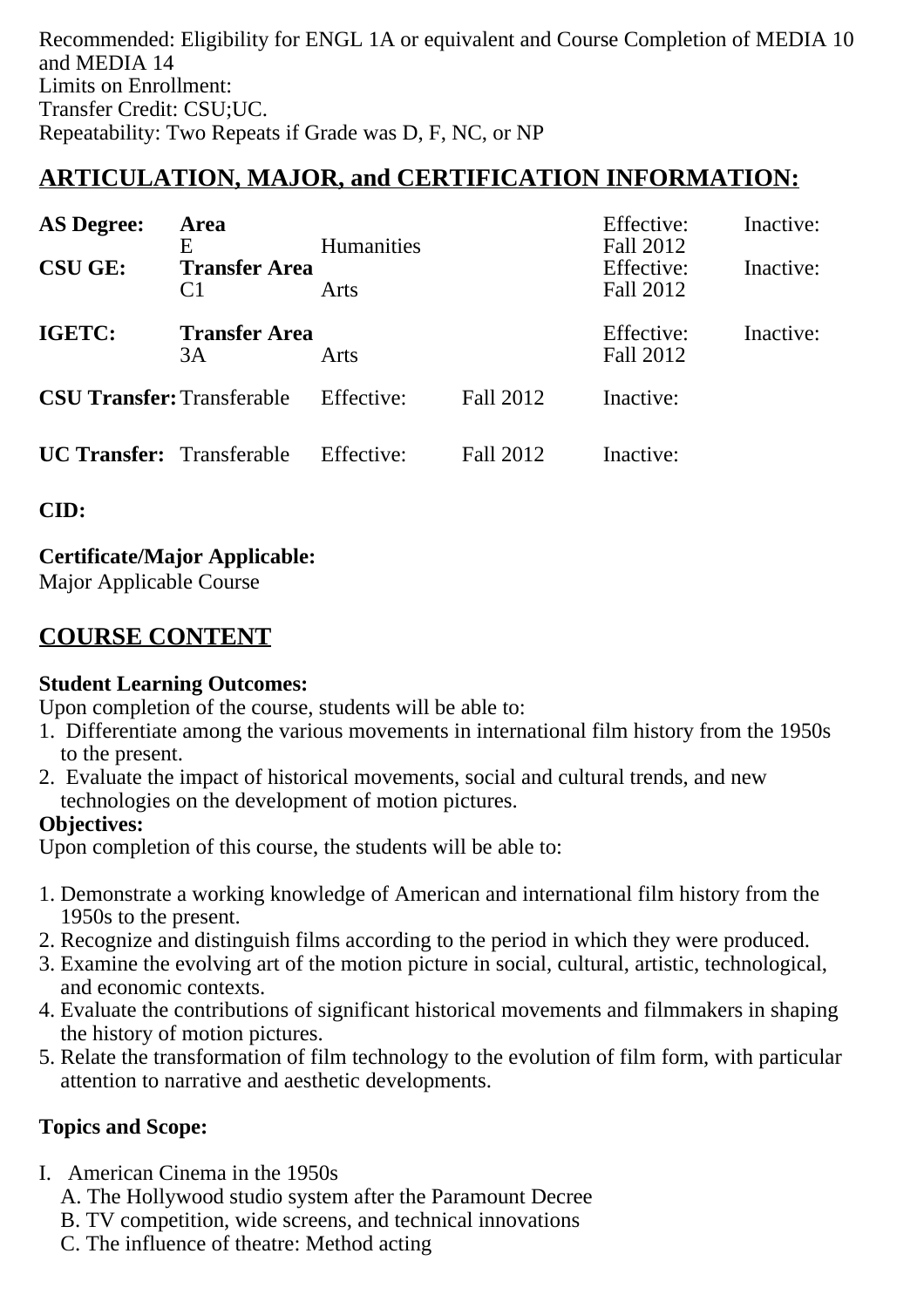- D. The Red Scare
- E. Major American directors of the 1950s
- II. International Cinema in the 1950s and 1960s
	- A. Politicization of mainstream narrative cinema
	- B. Auteurism: postwar film theory and the international development of auteur cinema
		- 1. Rossellini, Visconti, Pasolini, Fellini
		- 2. Bresson, Godard, Truffaut
		- 3. Buñuel
		- 4. Polanski
		- 5. Dreyer
		- 6. Bergman
		- 7. Hitchcock, Welles
	- C. Italian Neorealism, epics, and Spaghetti-Westerns
	- D. French Nouvelle Vague
	- E. Documentaries (ethnographic cinema, direct cinema, cinema vérité)
	- F. British Free Cinema
	- G. African Cinema
- H. New avant-gardes: abstract films, and underground cinema
- III. The Fall and Rise of Hollywood (1960-1980)
	- A. The crisis of the film industry
	- B. The influence of the New Waves
	- C. New trends
	- D. The Vietnam-Watergate era
	- E. The "New Hollywood" and independent directors (Altman, Allen)
	- F. The Hollywood Brats (Coppola, Spielberg, Lucas) and the return of the Blockbuster
	- G. The rebirth of the studio system
- IV. 1980s to the Digital Age
	- A. Blockbusters, sequels, franchises, marketing
	- B. Sundance and the festival circuit
	- C. New women and minority filmmakers
	- D. Mainland China: The Fifth and Sixth Generation
	- E. Dogme 95
	- F. Multiplexexes and the rise of digital cinema
	- G. Emerging cinemas and artists

# **Assignment:**

- 1. Weekly reading assignments from 40 to 60 pages
- 2. Two to four critical essays, totaling 10 to 20 pages, one requiring research
- 3. Two to three exams including final exam
- 4. Optional individual or group presentation or final project
- 5. Other assignments may include journals, film reviews, quizzes, blogs, etc.

# **Methods of Evaluation/Basis of Grade:**

**Writing:** Assessment tools that demonstrate writing skills and/or require students to select, organize and explain ideas in writing.

Written homework, Essays, Term papers  $\overline{y}$  and  $\overline{y}$  and  $\overline{y}$  and  $\overline{y}$  and  $\overline{y}$  and  $\overline{y}$  and  $\overline{y}$  and  $\overline{y}$  and  $\overline{y}$  and  $\overline{y}$  and  $\overline{y}$  and  $\overline{y}$  and  $\overline{y}$  and  $\overline{y}$  and  $\$